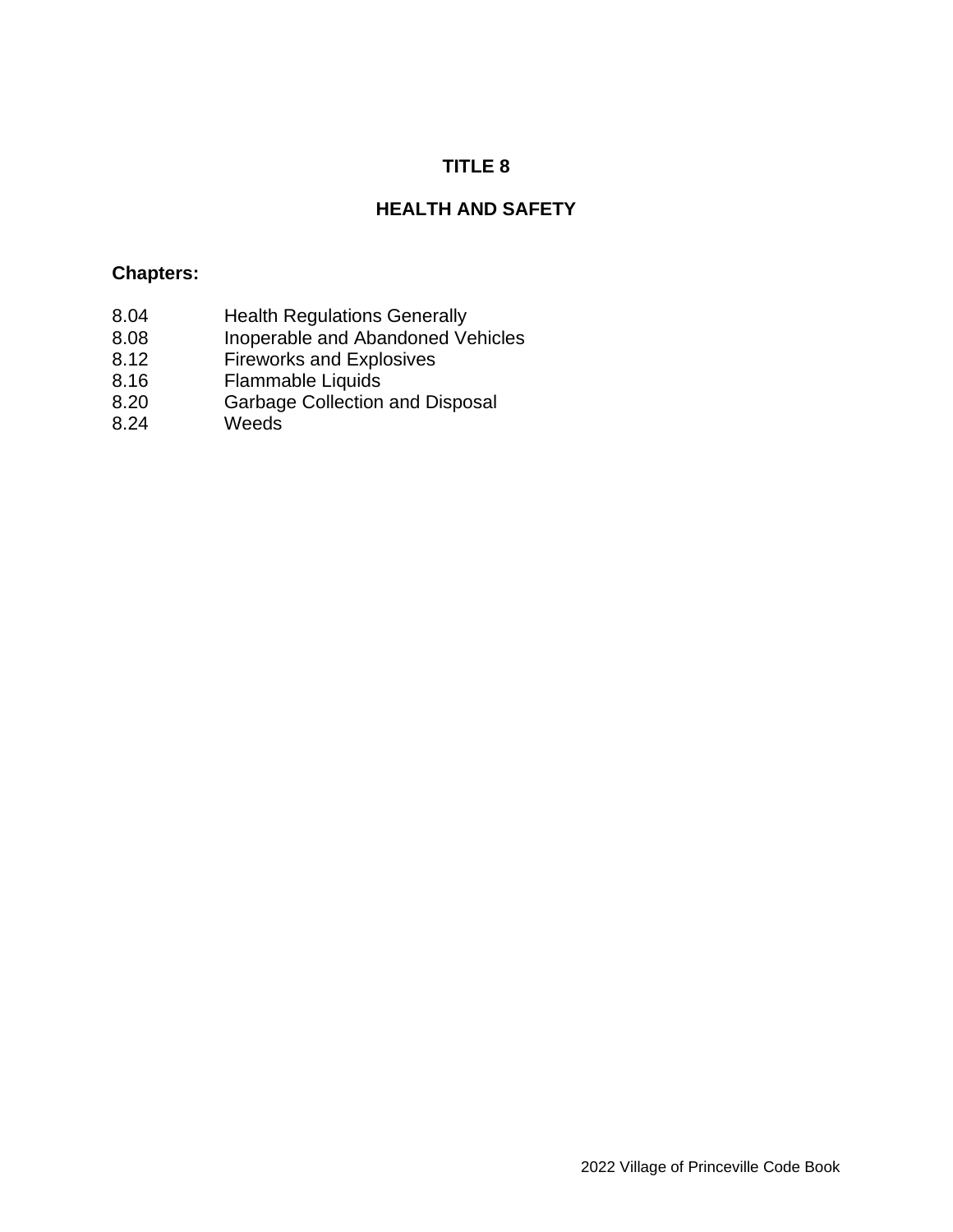## **Health Regulations Generally**

### **Sections:**

- 8.04.010 Sanitary Regulations
- 8.04.020 Watercourse Obstruction or Pollution
- 8.04.030 Stagnant Pools
- 8.04.040 Refuse Deposit and Burial
- 8.04.050 Dangerous Premises
- 8.04.060 Drinking Cups
- 8.04.070 Utensils for Serving Food
- 8.04.080 Spitting
- 8.04.090 Dense Smoke

**§8.04.010 Sanitary Regulations.** All premises used in the sale or storage of food or drink intended for human consumption shall be kept in a clean and sanitary condition. It is unlawful to permit any person who is afflicted with a contagious disease to handle any food or drink intended for human sale. Premises shall be kept free from flies and vermin of all kinds.

**§8.04.020 Watercourse Obstruction or Pollution.** It is unlawful and a nuisance for any person, firm or corporation to obstruct or pollute any watercourse or drain or source of water supply in the Village.

**§8.04.030 Stagnant Pools.** Any stagnant pool water in the Village is declared to be a nuisance. It is unlawful for any person, firm or corporation to permit any such nuisance to remain or exist on any property under his/her or its control.

**§8.04.040 Refuse Deposit and Burial.** It is unlawful for any person, firm or corporation to deposit anywhere in the Village any uncovered piles of refuse, garbage, offal or carcasses of dead animals. Such refuse must be buried at least two (2) feet below the surface of the ground or burned in properly constructed incinerators or otherwise properly disposed of. Any uncovered pile of refuse is declared to be a nuisance.

**§8.04.050 Dangerous Premises.** It is unlawful to permit any structure, building or place to remain in such condition as to be dangerous to the public health in any way. Any such structure, building or place, is declared to be a nuisance.

**§8.04.060 Drinking Cups.** It is unlawful to maintain any common drinking cup, or cups, dipper or other similar utensil, for the use of more than one (1) person in any public hall, theater, store or other public place frequented by the public.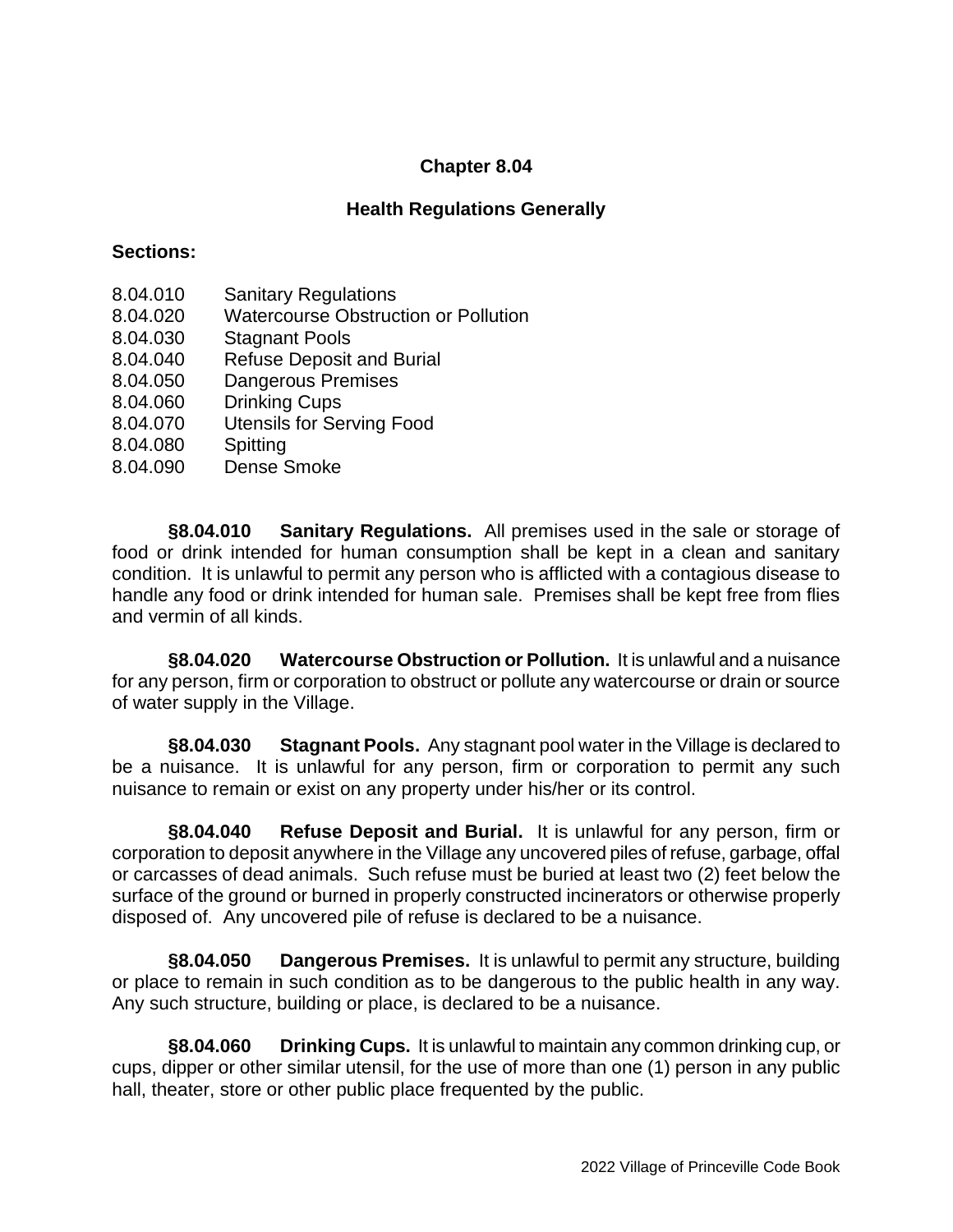**§8.04.070 Utensils for Serving Food.** Utensils for personal use in all places serving food or drink to the public shall be thoroughly cleaned and sterilized after each usage.

**§8.04.080 Spitting.** It is unlawful to spit or expectorate on any public sidewalk or other public place, or on the floor or walls of any store, theater, hall, public vehicle or other place frequented by the public or to which the public is invited.

### **§8.04.090 Dense Smoke.**

- A. It is unlawful to cause or permit the emission of dense smoke from any fire, chimney, engine, oil burner or any other agency in the Village so as to cause annoyance or discomfort to the residents thereof.
- B. For the purpose of testing and grading the density of smoke, the Ringelmann Smoke Chart as published and used by the United States Geological Survey, shall be, and is adopted, as a standard for such grading, and smoke shall be, and is defined as and declared to be "dense" when it is of a degree of density of number three (3) of said chart, or greater, for more than six (6) minutes in any one (1) hour, whether such period of time is consecutive or not.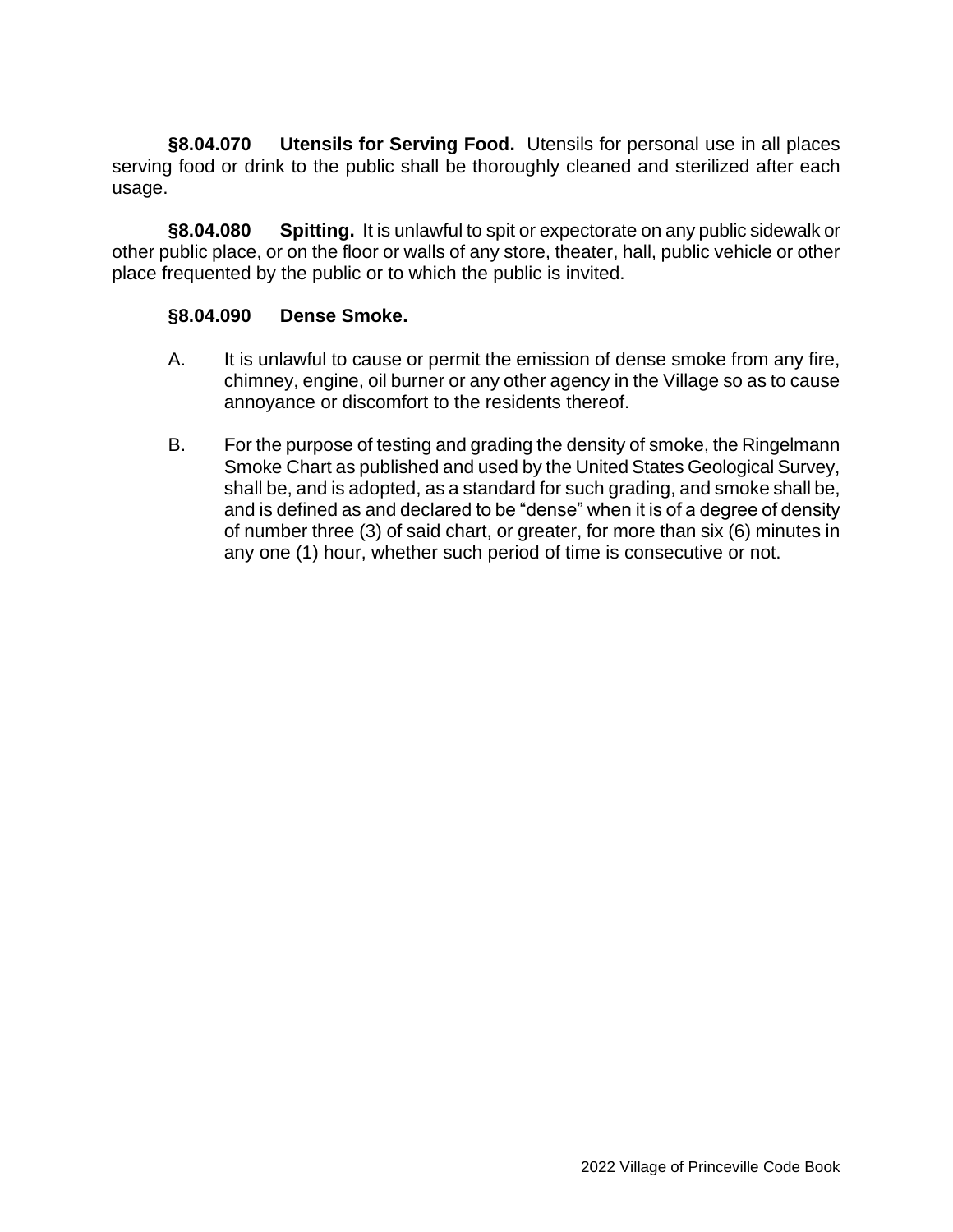### **Inoperable and Abandoned Vehicles**

#### **Sections:**

- 8.08.010 Definitions
- 8.08.020 Inoperable and Abandoned Vehicles a Nuisance
- 8.08.030 Violation
- 8.08.040 Removal of Inoperable and Abandoned Vehicles
- 8.08.050 Civil Fines
- 8.08.060 Criminal Penalties

#### **§8.08.010 Definitions.**

- A. "Inoperable motor vehicle" means any motor vehicle from which, for a period of at least seven (7) days, the engine, wheels, or other parts have been removed, or on which the engine, wheels, or other parts have been altered, damaged, or otherwise so treated that the vehicle is incapable of being driven under its own motor power, or on which there are no license plates or for which the license plates or vehicle registration has expired. The term "inoperable motor vehicle" does not include a motor vehicle which has been rendered temporarily incapable of being driven under its own motor power in order to perform ordinary service or repair operations.
- B. "Abandoned vehicle" means any motor or other vehicle which is left on property for such time and under such circumstances as to cause the vehicle to reasonably appear to be unused for transportation or abandoned. The term "abandoned vehicle" shall include but not be limited to vehicles left or stored on property for thirty (30) days or more without being significantly used for transportation or moved for any purpose other than to avoid the appearance of abandonment under this Chapter.

**§8.08.020 Inoperable and Abandoned Vehicles a Nuisance.** The Village finds that abandoned, unused, dilapidated, inoperable, derelict, and disabled motor vehicles constitute a safety hazard and a public nuisance; are detrimental to the health, safety, and welfare of the general public by harboring disease, providing breeding places for vermin, inviting plundering, creating fire hazards, and presenting physical dangers to children and others; produce scenic blights which degrade the environment; and adversely affect land values and the proper maintenance and continuing development of the Village of Princeville.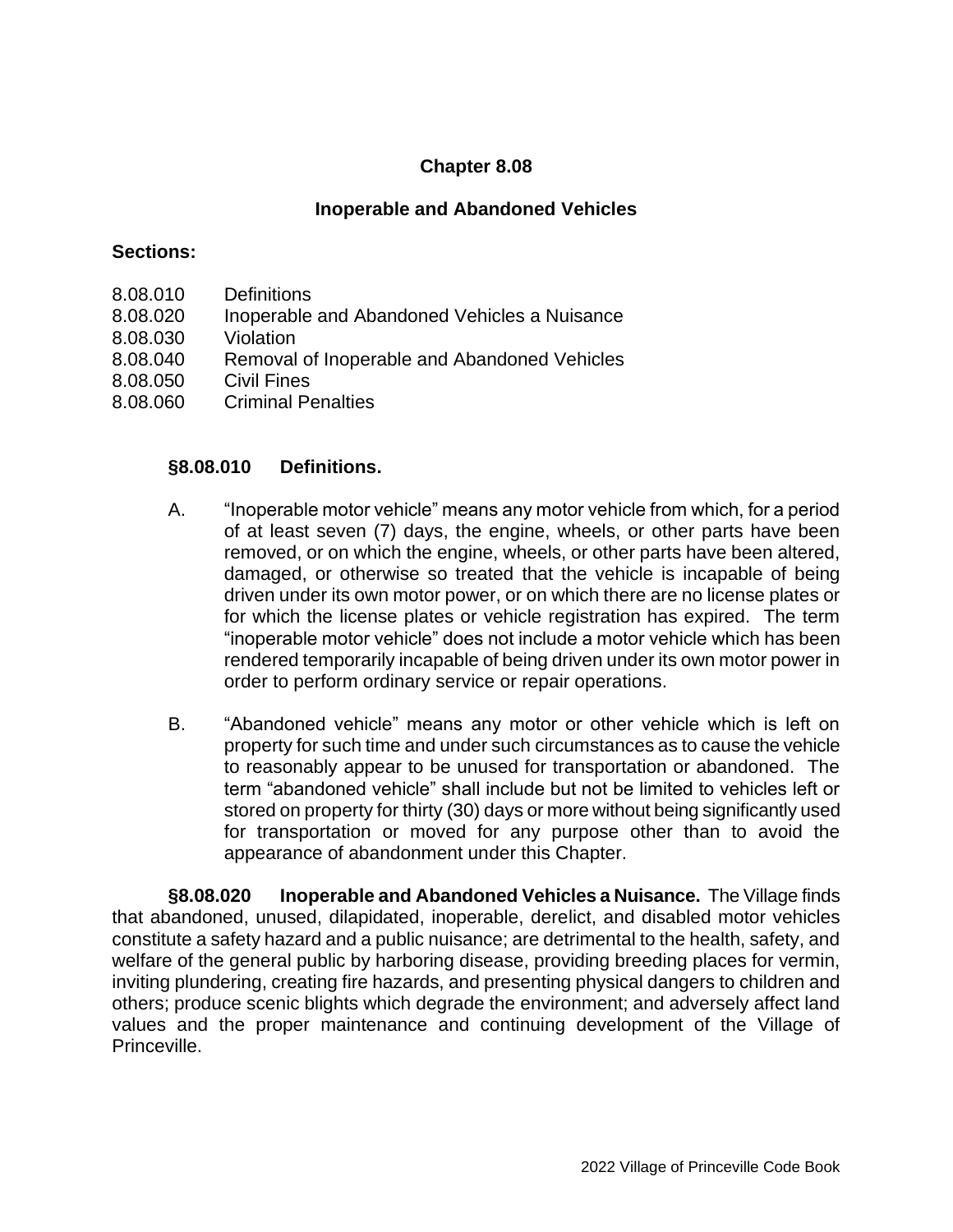**§8.08.030 Violation.** No person shall allow or cause an inoperable motor vehicle or abandoned vehicle to be parked, stored, or left on public or private property so that the inoperable vehicle is in view of the general public. "General public" shall include but not be limited to owners and occupants of property adjacent to that on which the vehicle in question is parked, stored, or left.

The prohibition stated above in this Section 8.08.030 does not apply to any motor vehicle that is kept within a building when not in use, to operable historic vehicles over twenty-five (25) years or age, or to motor vehicles on the premises of a place of business engaged in the wrecking or junking of motor vehicles.

**§8.08.040 Removal of Inoperable and Abandoned Vehicles.** The Village President, or his designee, Village Clerk, Village Code Enforcement Officer, or law enforcement officer shall first serve a written notice upon the owner, person in possession or person in control of any property upon which any inoperable motor vehicle or abandoned vehicle is parked, left, or stored, advising such person of the violation and requesting that the inoperable motor vehicle or abandoned vehicle be removed or relocated to an enclosure so that it is not in view of the general public, within five (5) days of receipt of the notice. The written notice shall be delivered by personal service or by certified mail and delivered to the last known address of the person, firm, corporation, or entity who owns or is in possession of such vehicle or of the property on which the vehicle is located.

**§8.08.050 Civil Fines.** Any person who fails to obey a written notice within the time prescribed by the notice may be fined up to Seven Hundred Fifty Dollars (\$750.00) by any court having jurisdiction.

**§8.08.060 Criminal Penalties.** Any person violating Section 8.08.030 shall be deemed guilty of a misdemeanor and on conviction thereof shall be fined in an amount not exceeding Seven Hundred Fifty Dollars (\$750.00).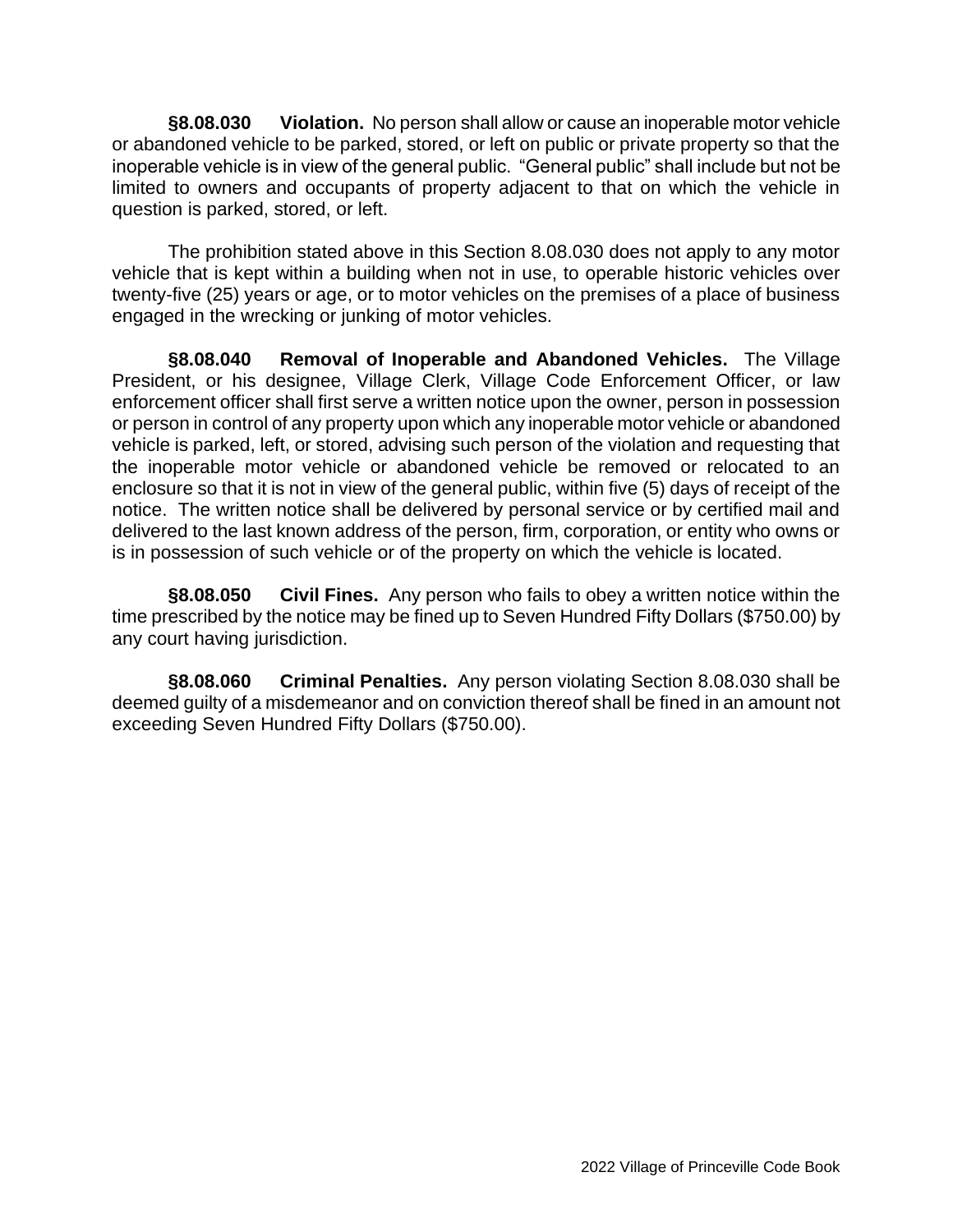## **Fireworks and Explosives**

### **Sections:**

- 8.12.010 Fireworks
- 8.12.020 Nitroglycerine T.N.T.
- 8.12.030 Rules of State Fire Marshal

## **§8.12.010 Fireworks.**

- A. It is unlawful to discharge or set off any fireworks or give any pyrotechnics displays in the Village, except public exhibitions, as provided in this Chapter.
- B. No public exhibition of fireworks or pyrotechnics shall be given unless a permit therefor is first secured from the Village President. All such public displays shall be under the supervision of a competent person, and shall be superintended by a law enforcement officer or the Fire Chief, or his designee, from the local Fire Protection District.
- C. It is unlawful for any person, firm or corporation, to sell, offer for sale or keep for the purpose of selling any fireworks in the Village at any time, except pursuant to permit provided pursuant to this Section 8.12.010.
- D. No permit for a public exhibition of fireworks or pyrotechnics shall be issued except for "display fireworks" as defined under the Pyrotechnic Use Act (425 ILCS 35/0.01, et seq.) and the Pyrotechnic Distributor and Operator Licensing Act (225 ILCS 227/1, et seq.), as those Acts are amended from time to time, provided that the fireworks and pyrotechnic production company and operator are properly licensed under these Acts and are in full compliance with the Acts, including carrying required insurance under the Acts and providing proof of insurance to the Village with the permit application.

**§8.12.020 Nitroglycerine – T.N.T.** It is unlawful to keep or store any nitroglycerine or the explosive commonly known as T.N.T. in the Village in any quantities, excepting for medicinal or laboratory purposes and for such purposes no more than one (1) pound shall be stored in any one (1) building or premises.

**§8.12.030 Rules of State Fire Marshal.** All explosives must be kept or stored in accordance with the rules of the State Fire Marshal, subject to the provisions of this Chapter.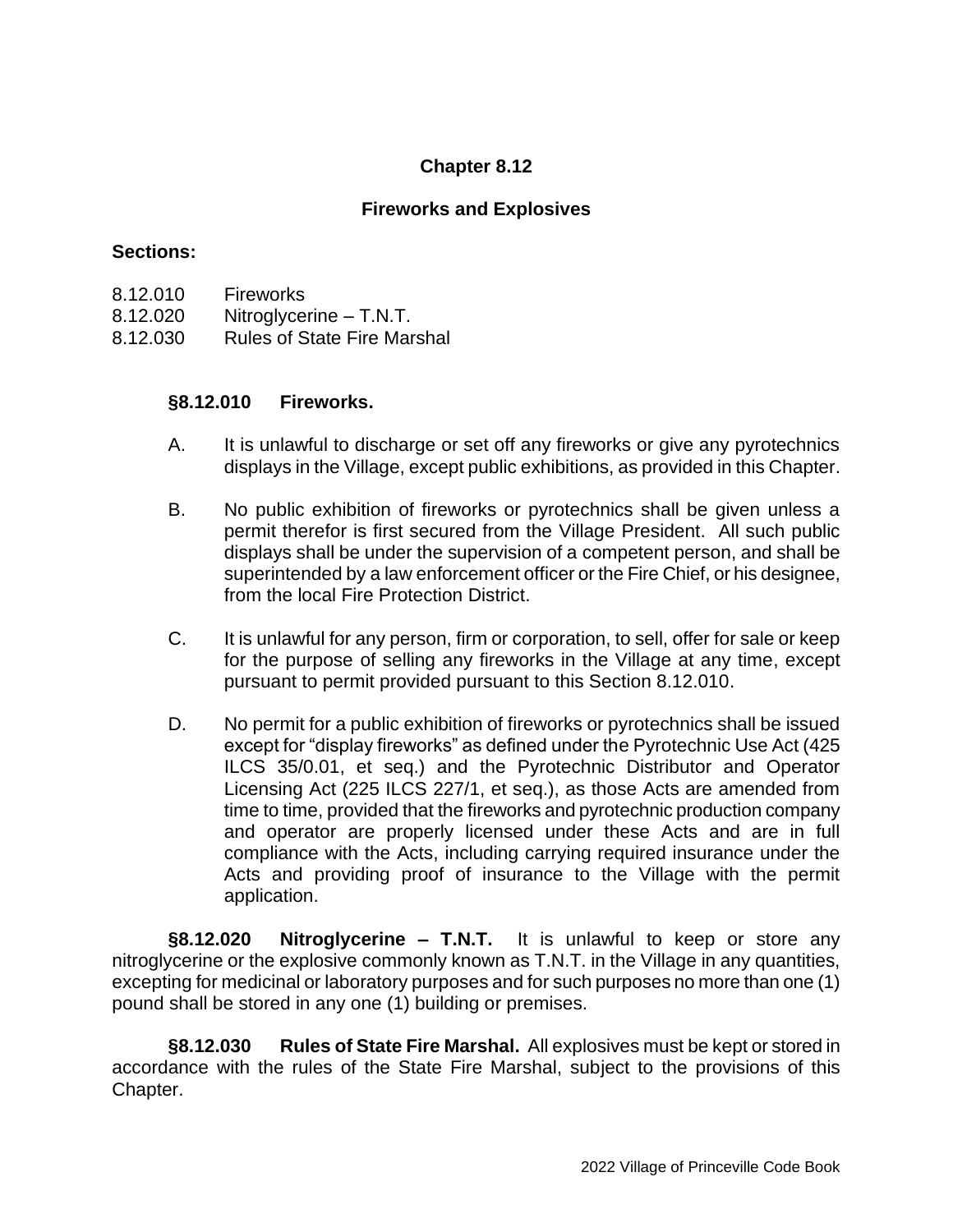### **Flammable Liquids**

### **Sections:**

- 8.16.010 Application
- 8.16.020 Compliance with Laws and Regulations
- 8.16.030 Danger to Life or Property
- 8.16.040 Entry into Sewers and Manholes
- 8.16.050 Inspection

**§8.16.010 Application.** This Chapter applies to any person, firm or corporation engaging in the manufacture, storage, processing, handling, or sale of gasoline, volatile oils, and liquefied petroleum gases as defined by the statutes of the State of Illinois.

**§8.16.020 Compliance with Laws and Regulations.** It is unlawful for any person, firm or corporation subject to this Chapter to fail to comply with all present and future statutes of the State of Illinois and regulations promulgated pursuant thereto having reference to the storage, manufacture, handling, transportation, and sale of gasoline, volatile oils, and liquefied petroleum gases as defined in Section 8.16.010.

**§8.16.030 Danger to Life or Property.** It is unlawful for any person, firm or corporation to keep, store, transport, sell or use gasoline, volatile oils, and liquefied petroleum gases as defined in Section 8.16.010 in such manner or under such circumstances as will jeopardize life or property.

**§8.16.040 Entry into Sewers and Manholes.** It is unlawful to suffer or permit the entry of any gasoline, volatile oils, or liquefied petroleum gases as defined in Section 8.16.010 into any sewer, sewer connection or manhole.

**§8.16.050 Inspection.** The premises and equipment of every person, firm and corporation subject to this Chapter shall at all times be open to such reasonable inspections as may be directed by the Office of the State Fire Marshal, the Village authorities, or other agencies of the State of Illinois according to the provisions set forth in Chapter 1.08.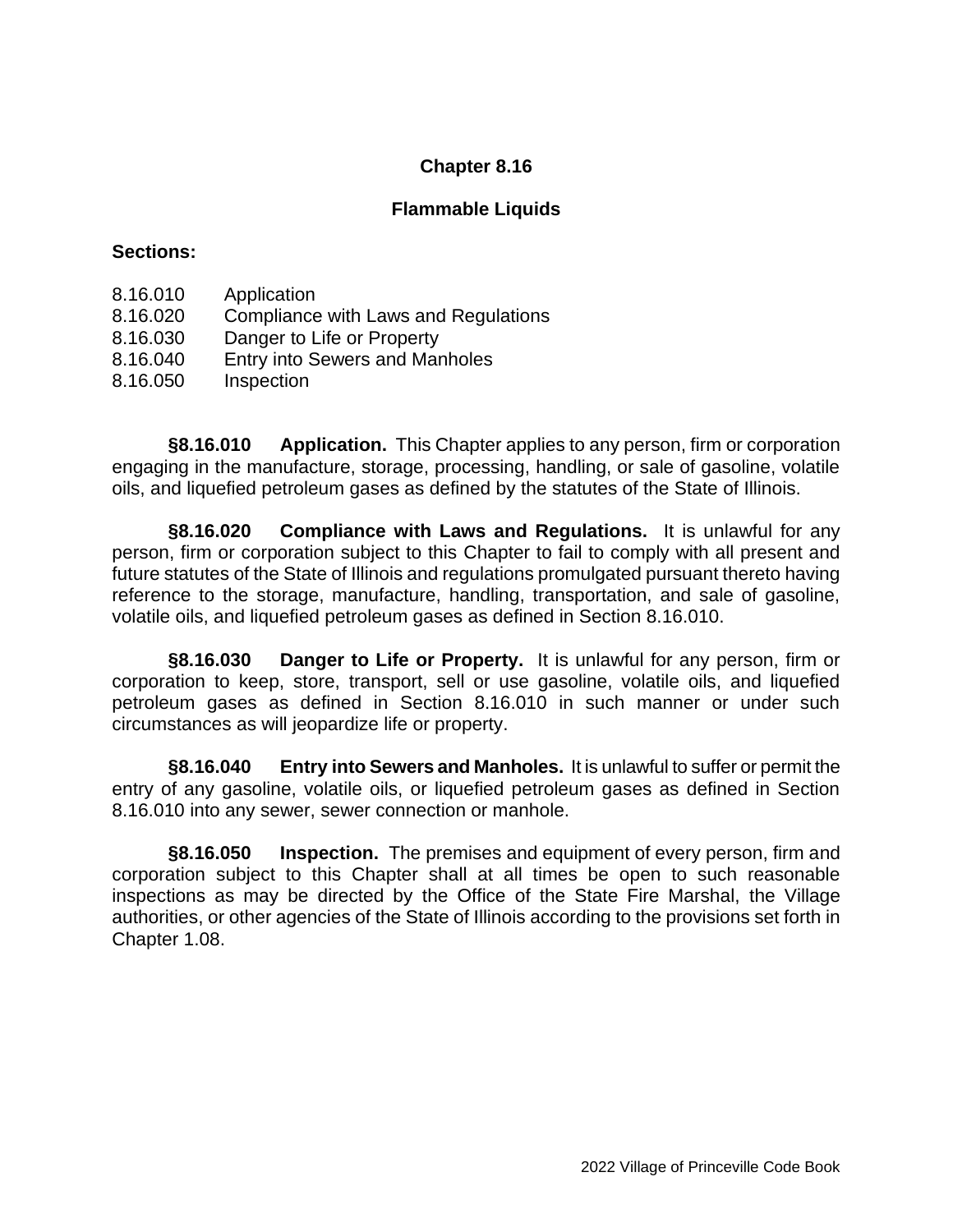### **Garbage Collection and Disposal**

### **Sections:**

- 8.20.010 Can Required
- 8.20.020 Can Specifications
- 8.20.030 Deposit in Street Prohibited
- 8.20.040 Collection Charge
- 8.20.050 Delinquent Bills
- 8.20.060 Property Owner's and Occupant's Responsibilities
- 8.20.070 Collection by Village
- 8.20.080 Severability

**§8.20.010 Can – Required.** It shall be the duty of every owner or his/her agent or occupant of any house, building, flat or apartment, or tenant in the Village where people reside, board or lodge, or where animal or vegetable matter is prepared or served, and at all times, to maintain in good order and repair, a can for garbage.

**§8.20.020 Can – Specifications.** The can for garbage shall be watertight, and with a close fitting cover. Such can shall have a capacity of not less than ten (10) gallons nor more than thirty (30) gallons, and shall be provided with suitable handles.

**§8.20.030 Deposit in Street Prohibited.** No garbage or refuse of any kind shall be deposited in any street, alley or public way, excepting as is provided in this Chapter; and no such refuse shall be so placed that it can be blown or scattered by the wind.

**§8.20.040 Collection Charge.** A collection charge for the Village's municipal waste collection system is hereby established for funding the cost of operating and maintaining the Village's municipal waste collection system. Garbage and refuse ("waste") when properly placed in cans as specified in this Chapter adjacent to Village streets, will be regularly collected under the direction of the Superintendent of Public Works so long as the monthly charge therefor, as now in effect or as may be from time to time provided by ordinance, is paid within thirty (30) days from the date the bill therefor is rendered. The collection charge shall be payable at the Village Hall and failure to receive a bill for such collection charges shall not relieve any person from payment of such collection charge. The bill for these waste collection services may be sent and combined by the Village with the billings sent to a particular premises for water and sewer billing purposes. However, the commencement or continuation of any waste collection service under this Chapter is separate from and not dependent upon the payment of the water and sewer service bill pursuant to those respective provisions of this Village Code.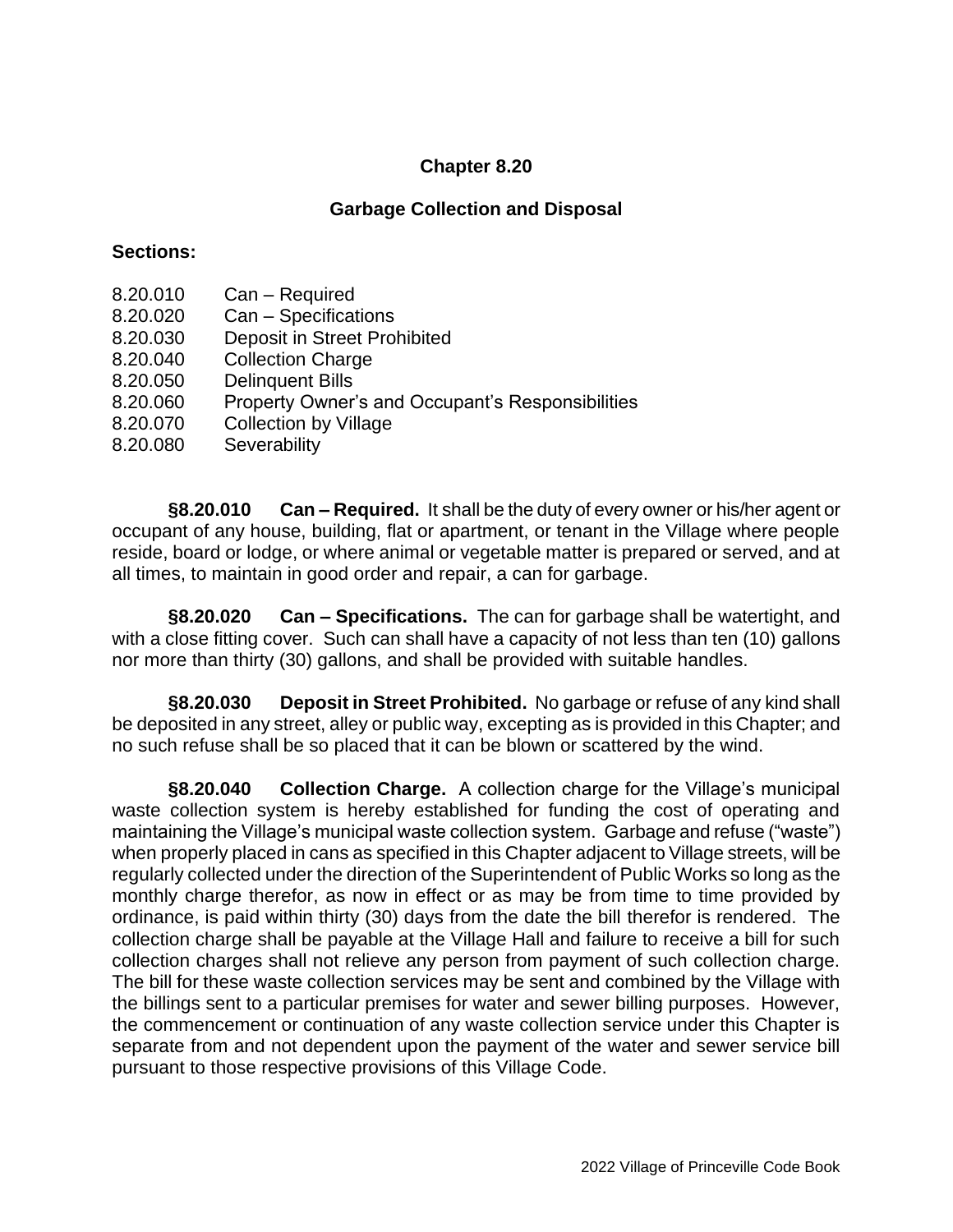**§8.20.050 Delinquent Bills.** Whenever a bill or any fee for garbage and waste collection service under the Village's municipal waste collection system remains unpaid for thirty (30) days after it is due, it is declared delinquent, and the Superintendent of Public Works shall discontinue the waste collection service for the premises of the user whose bill or fee is delinquent. When a waste collection service bill or any related service fee becomes delinquent, a delinquency notice will be sent and will serve as a notice of delinquency to the owner of the premises, as well as to the occupant or tenant of the property when applicable, seven (7) days prior to the date scheduled for termination of the waste collection services, informing them of the delinquent amount. If the delinquent bill remains unpaid, then the waste collection service to the property may be discontinued on the termination date stated in the delinquency notice or any time thereafter, being no sooner than seven (7) days from the date of the delinquency notice. Before the garbage collection service is again commenced to such premises, the property owner or user shall pay all delinquent bills and the additional sum of Ten Dollars (\$10.00) as hereinafter provided for administrative costs associated with collecting the delinquent bill. Further, the commencement or continuation of any waste collection service under this Chapter is separate from and not dependent on the payment of the water and sewer service bill pursuant to those respective provisions of this Village Code.

**§8.20.060 Property Owner's and Occupant's Responsibilities.** All owners of real estate provided garbage and waste collection service by the Village are jointly and severally responsible for the waste collection bills and service fees for users upon premises owned by them, and such property owner shall not be entitled to waste collection service upon premises owned by them until all delinquent bills and fees for waste collection service to the premises and the additional fee established in Section 8.20.050 have been paid to the Village. Accordingly, the property owner of the premises receiving waste collection service from the Village, the occupant thereof, and the user of the waste collection service shall be jointly and severally liable to pay for the waste collection service and related service fees on said premises, and the waste collection service is furnished to the premises by the Village only upon the condition that the property owner of the premises, occupant, and user of the waste collection service are jointly and severally liable to the Village for all billings and fees for this waste collection service from the Village. Said waste collection bills and fees will run with the property and remain a liability of the individuals aforementioned.

## **§8.20.070 Collection by Village.**

- A. The Village shall provide garbage pickup service, by contractors, agents, or employees (hereinafter "municipal pickup"), primarily for family dwellings (being single family homes and duplexes) within the Village. The Village may also offer garbage pickup services on a contract basis to multi-family, business, commercial, or other users within the Village.
- B. It is necessary for and in the best interests of the Village to regulate and control the collection, transportation, and disposal of municipal waste in the exercise of the Village's police power in order to protect the health, safety, and welfare of its residents. Accordingly, there is hereby established a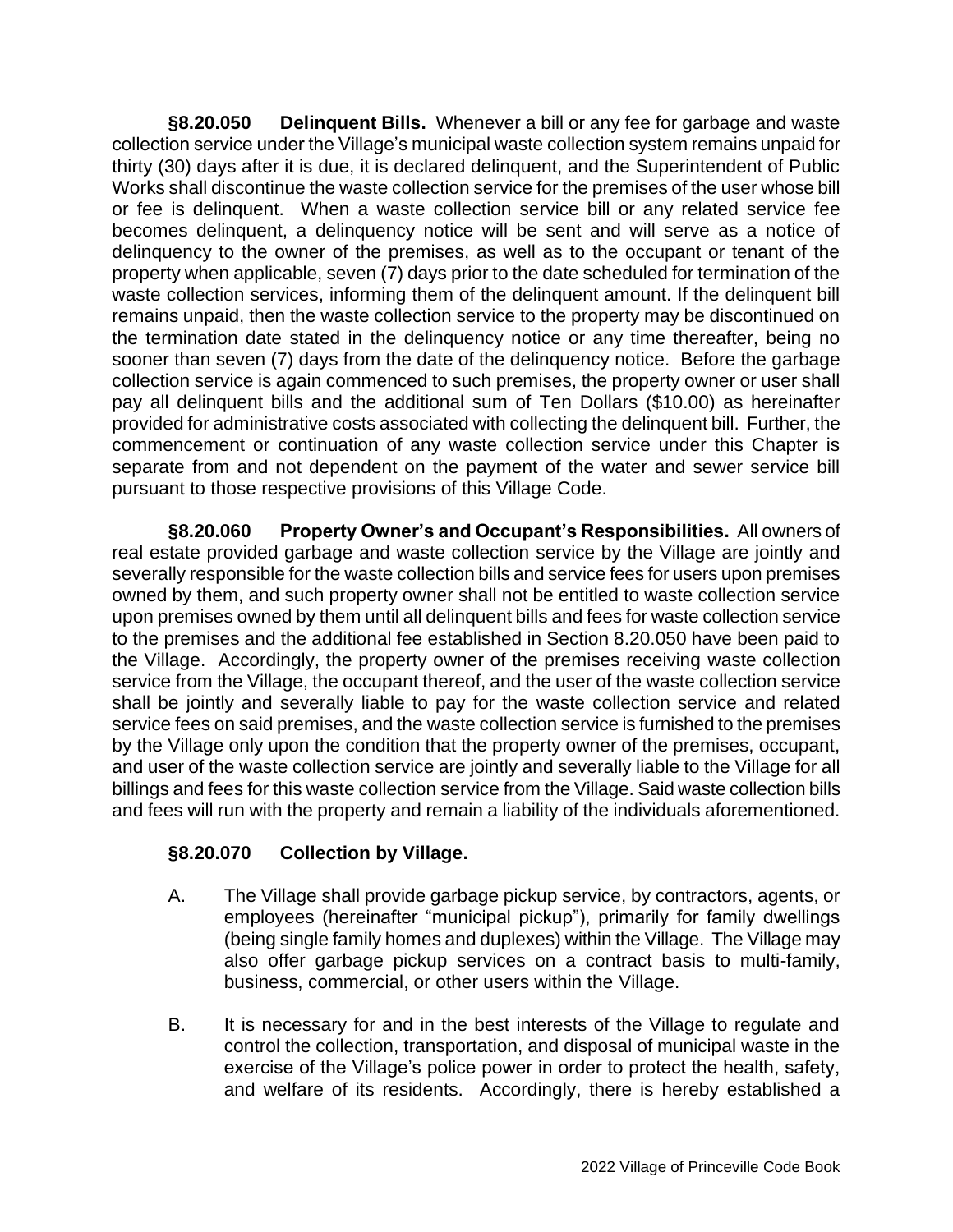municipal waste collection system for the Village as authorized pursuant to Division 19 of Title 11 of the Illinois Municipal Code (65 ILCS 5/11-19-1 et seq.), as amended from time to time, for the purpose of collecting and disposing of garbage and refuse, as those terms are defined in Division 19 of Title 11 of the Illinois Municipal Code, as amended, and hereafter termed in combination as "waste". It is further necessary and in the best interests of the Village to provide for the environmentally sound and efficient collection, transportation, and disposal of waste by creating this municipal waste collection system for the disposal of waste and to impose the rates and charges as provided in this Chapter.

- C. All persons owning or occupying residential property within the corporate limits of the Village as set forth in this Chapter shall dispose of waste through the municipal waste collection system. All waste shall be collected by or on behalf of the Village pursuant to the terms of this Chapter.
- D. No person, entity, or business shall collect, transport, or dispose of waste without a contract or franchise issued by the Village pursuant to this Chapter.
- E. No person shall dispose of waste through the Village's municipal waste collection system unless the waste complies with all rules and regulations applicable thereto as established from time to time by either the Village or the designated collection contractor.
- F. Garbage and waste to be collected under the Village's municipal waste collection system shall not include electronics recycling, hazardous waste, hazardous or regulated medical waste, construction materials (as defined in Division 19 of Title 11 of the Illinois Municipal Code, as amended), demolition materials, landscaping materials except during designated time periods, white goods (household appliances or equipment), bulky wastes, and items in excess of fifty (50) pounds. The user will need to make alternate arrangements to dispose of these items, which may include contacting the Village's waste collection contractor.

**§8.20.080 Severability.** If any provisions of this Chapter or the application thereof are held to be unconstitutional or otherwise invalid by a court of competent jurisdiction, such ruling shall not affect any other provisions of this Chapter of the Village Code not specifically included in such ruling or which can be given effect without the unconstitutional or invalid provision or application; and to this end, the provisions of this Village Code are declared severable.